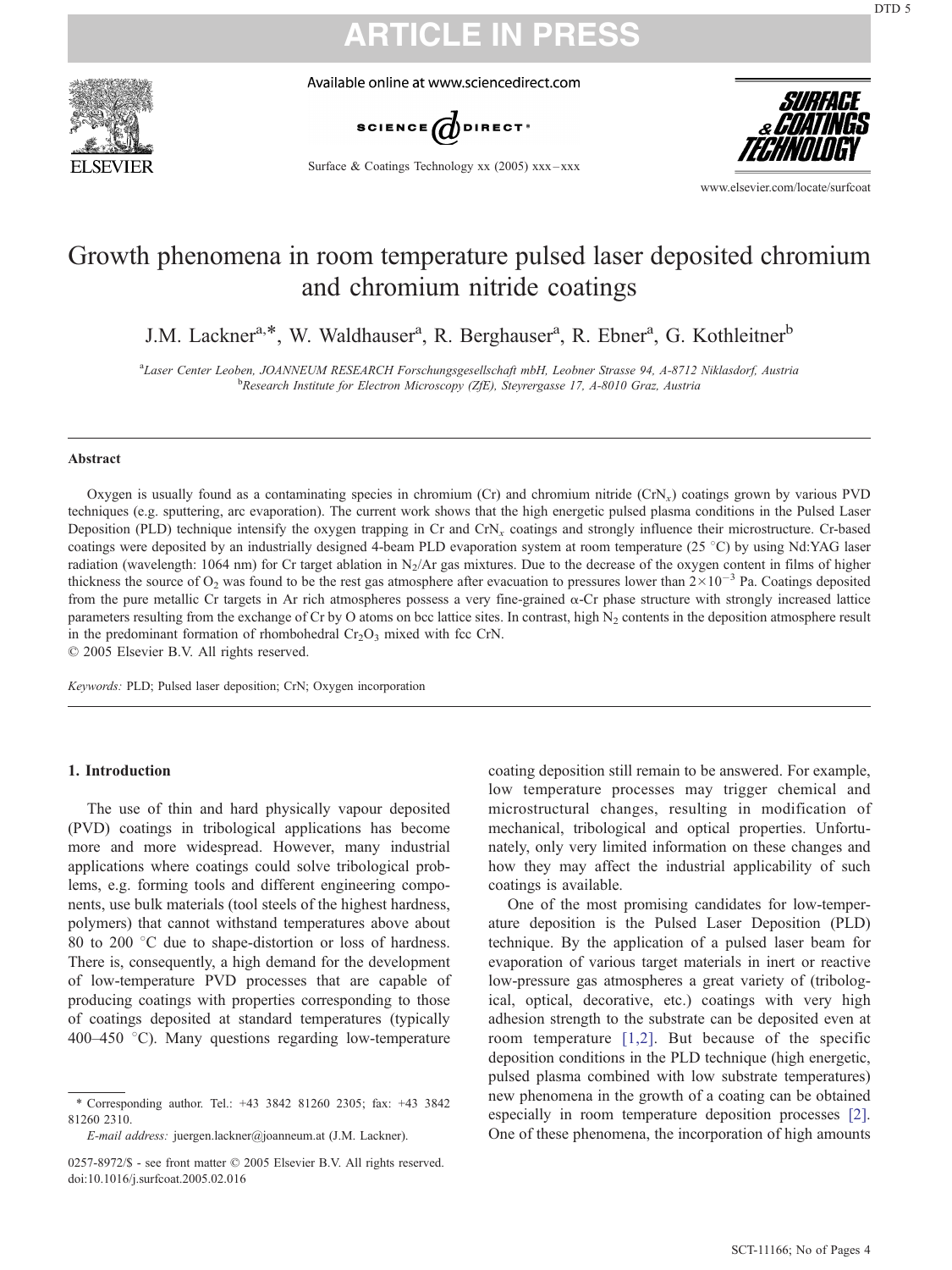of atoms (esp. oxygen) from the deposition gas atmosphere in chromium (Cr) and chromium nitride  $(CrN_{x})$  coatings will be shown in the current work.

### 2. Experimental

### 2.1. Film deposition

High purity chromium targets (99.9% Cr) were used for the ablation experiments using a pulsed Nd:YAG laser system, which provides four beams of 1064 nm wavelength, 0.6 J pulse energy and 10 ns pulse duration at a repetition rate of 50 Hz [\[2\].](#page-3-0) In this multi-spot evaporation system the targets are rotated during the laser irradiation in order to avoid the formation of deep craters. The emitted species were deposited at room temperature (approx. 25  $\degree$ C) onto steel (AISI 630 HT) and molybdenum substrates mounted parallel to the target surface. Prior to deposition these substrates were mirror-polished and cleaned ultrasonically in pure acetone and ethanol. To provide homogenous film thickness over the whole coated surfaces, the substrates were moved with a relative speed of 5.4 cm  $s^{-1}$  through the plasma plumes during deposition. The reaction chamber was evacuated before the coating process to pressures below  $2 \times 10^{-3}$  Pa using a pumping unit consisting of a rotary vane pump and a turbo molecular pump. Prior to  $CrN<sub>x</sub>$  deposition pure metallic Cr adhesive interfaces were grown for increasing the adhesion strength of the coatings to the substrates [\[3,4\].](#page-3-0) For controlling the gas atmosphere in the recipient the flows of the process gases Ar and  $N<sub>2</sub>$  (Table 1) were adjusted by means of electronic mass flow controllers. Plasma emission spectroscopy was applied to monitor the compositional changes of the laser ablation plasma.

#### 2.2. Film characterization

Preliminary chemical analyses of the Cr and  $CrN<sub>x</sub>$ coatings were performed using wavelength disperse spectroscopy (WDS, Microspec WDX-3PC). The phase composition of the coatings was analyzed by an X-ray diffractometer (Bruker AXS D8 Discover) in Bragg-Brentano alignment and CuK $\alpha$  radiation.

The film structures were examined by transmission electron microscopy (TEM) of cross-sections of films using a Philips  $CM20(LaB<sub>6</sub>)$  transmission electron microscope operating at 200 kV and equipped with a Gatan post column

Table 1 Applied atmospheres during deposition of the Cr and  $CrN<sub>x</sub>$  coatings and WDS results of their chemical composition

|                               | S1       |      | S3  | S4   | S5  |
|-------------------------------|----------|------|-----|------|-----|
| $N_2$ gas flow [sccm]         |          |      | 10  | 20   | 25  |
| Ar gas flow [sccm]            | 30       | 25   | 20  |      |     |
| Flow ratio $N_2/Ar$           | $\theta$ | 02   | 0.5 |      |     |
| N content of coating [atom.%] | < 1.0    | 22.9 | 249 | 30.5 | 334 |

imaging filter. The sample preparation included standard procedures like cutting, slicing, polishing and finally  $Ar^+$ ion milling to reach an end-thickness of approximately 100 nm [\[5\].](#page-3-0) Besides bright-field imaging also edge signals specific for individual elements were used for chemical imaging by the Gatan imaging filter. A quantification of these element distribution micrographs was performed using the 3-window method. In addition, electron diffraction patterns were taken in the TEM investigations.

#### 3. Results and discussion

Preliminary WDS investigations of the chemical compositions of the Cr and  $CrN<sub>x</sub>$  coatings showed nitrogen contents between  $\leq 1.0$  and 33.4 atom.% in dependence on the  $N_2$  gas flow and the  $N_2/Ar$  flow ratio (Table 1). No measurable nitrogen contaminations  $(\leq1.0 \text{ atom.})$  were found in the metallic Cr coating "S1" deposited in pure Ar atmosphere, whereas a nearly linear relation between the  $N<sub>2</sub>$ gas flow and the nitrogen content is obvious for the other samples (" $S2$ "–" $S5$ "). Because of the nearly constant gas pressure during all deposition experiments the scattering of the ablated Cr species with the process gas molecules/atoms  $(N_2, Ar)$  during the plasma expansion seems to stand in close linear correlation to the amount of chemical reactions between Cr and N in the plasma. But the WDS investigations confirmed apart from N also O atoms in the coatings. Due to the lack of standard materials the oxygen content could not be quantified by WDS. More accurate qualitative information about the distribution of the oxygen atoms in the coatings was obtained in TEM investigations. The chemical imaging by using the edge-signals of the chemical elements Cr, N and O ([Fig. 1a](#page-2-0)–c) give indication to higher contents of the specific element in brighter areas than in darker. The addition of  $N_2$  to the process gas starting from the interface  $Cr-CrN<sub>x</sub>$  increases the N/Cr ratio instantaneously, which is also evident in the quantification of the N/Cr atomic ratio in [Fig. 1d](#page-2-0). As a result of only interface-near TEM investigations no stabilization of the N/ Cr ratio on a distinct value was found in the  $CrN<sub>x</sub>$  coatings, whereas this ratio is nearly constant around 0 in the pure Cr adhesive interface layer. Additionally, the increase of the N content in the coatings goes hand in hand with the decrease of oxygen. Although an O/Cr ratio was not calculated, the loss of brightness with increasing film thickness in the O elemental distribution image ([Fig. 1c](#page-2-0)) confirms that the source of oxygen could only be found in the rest gas in the recipient after evacuation to  $2 \times 10^{-3}$  Pa. The progressive reaction and incorporation of oxygen atoms in the Cr and  $CrN<sub>x</sub>$  coatings as well as in the deposits in the recipient reduces the partial pressure of  $O_2$  in the chamber. This is evident in the optical emission of the plasma, too. [Fig. 2](#page-2-0) shows three spectra at the beginning of the CrN coating, just after Cr interface deposition. While the intensity of the whole spectra is slightly decreasing due to covering of the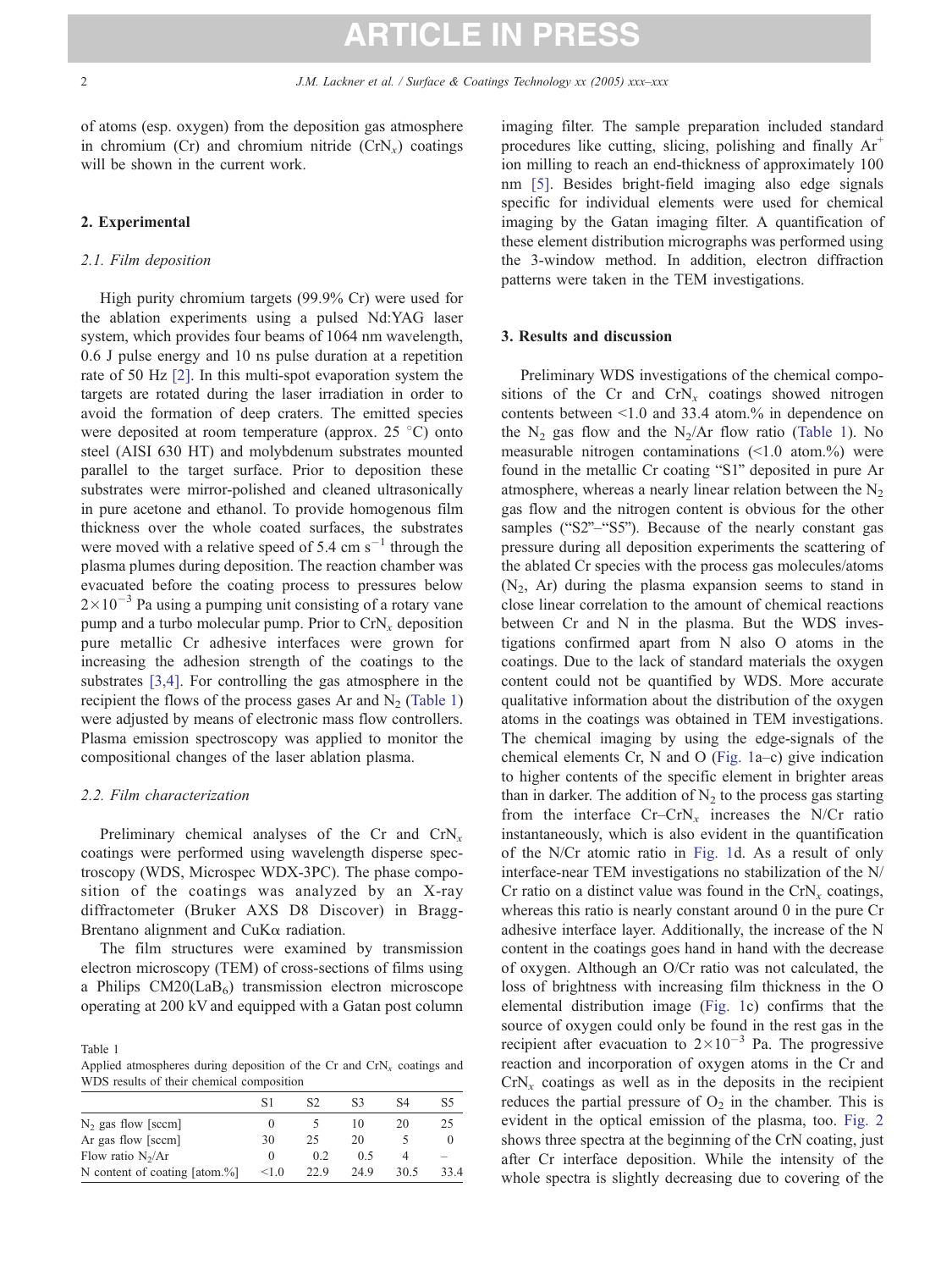J.M. Lackner et al. / Surface & Coatings Technology xx (2005) xxx-xxx

<span id="page-2-0"></span>

Fig. 1. Chemical TEM imaging of (a) Cr, (b) N and (c) O elemental distribution in the Cr interlayer and the  $CrN<sub>x</sub>$  layer of the coating "S5". (d) Quantified atomic ratio N/Cr dependent on the film thickness of the crosssections investigated.

protection window during deposition, the single ionic oxygen double-peak (OII) at 372.7 and 374.9 nm is drastically diminished. Hence, the amount of reactions between Cr and N species in the plasma is increasing. Comparing the energies for fission of  $O_2$  and  $N_2$  molecules to atoms or ions  $(O^g, N^g)$  and for the formation of Cr–N and Cr–O compounds, it is evident, that (1) the fission of  $O_2$ demands less energy than  $N_2$  and (2) the reactions occurring in the laser plasma between evaporated gaseous Cr and O atoms (e.g.  $2Cr^{g}+3O^{g}\rightarrow Cr_{2}O_{3}^{s}$ ) are favored to that with N (e.g. 2  $Cr^{g} + N^{g} \rightarrow CrN^{s}$ ). In contrast, reactions on the substrate surface between physisorbed molecular  $N_2$  and  $O<sub>2</sub>$  and Cr are very improbable.



Fig. 2. Plasma emission spectra of the CrN deposition in dependency on the time of CrN layer growth.

The incorporation of oxygen atoms in the coatings leads to strong influences on the growth conditions of the coatings. Evidences therefore can be observed in the XRD spectra taken from the as-deposited coatings in Fig. 3. Except for the reflections of the Mo substrates three distinct peaks were found.

For the coatings deposited in atmospheres of the highest Ar gas flows (lowest N contents) the (1 1 1) reflection appears at a diffraction angle of about  $44^\circ$ . Because of the very low N content of the nearly pure Cr coating "S1" this peak can only be assigned to the bcc  $\alpha$ -Cr phase. The peak is shifted in all three coatings ("S1", "S2" and "S3"), in which it is evident, to higher diffraction angles  $2\Theta$ indicating lattice constants significantly higher than for pure  $\alpha$ -Cr. Due to the increase of the peak shift from the standard position of  $\alpha$ -Cr and the decrease of peak intensity in the coatings "S2" and "S3", grown in atmospheres containing  $N_2$ , the shift seems to be caused by the incorporation of small atoms like O (or Ar) on lattice sites



Fig. 3. XRD spectra of the Cr and  $CrN<sub>x</sub>$  coatings. The standard positions of the diffraction peaks are indicated for Cr, CrN,  $\beta$ -Cr<sub>2</sub>N and Cr<sub>2</sub>O<sub>3</sub> [\[6\].](#page-3-0)